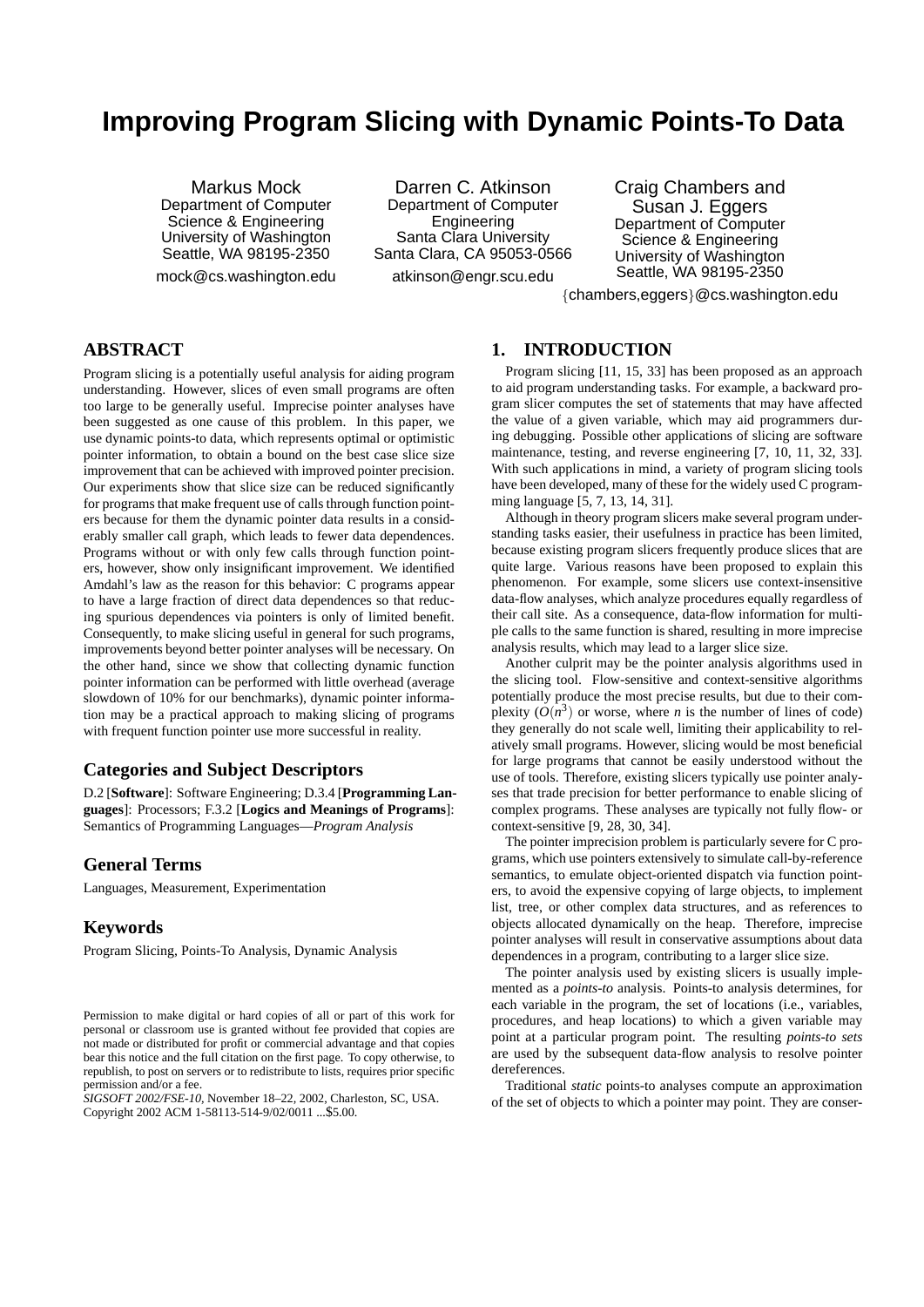vative in the sense that their results must be correct for any input and execution path of the program. In addition, for the C programming language they have to make various conservative assumptions when analyzing a program, for instance, because of C's weak type system.

An alternative way of gathering points-to data is to perform a *dynamic* points-to analysis. A dynamic points-to analysis records the targets of program pointers during actual program execution, by instrumenting the program source with calls to an appropriate data-capturing routine. Since dynamic points-to sets only capture the targets of pointers during a particular program execution, they are in general unsound (i.e., optimistic). However, with a sufficient number of program inputs and execution runs, the dynamic sets are likely close to optimal. Moreover, any sound points-to analysis and a (generally infeasible) optimal points-to solution must *at least* contain the targets present in a dynamic points-to set. Therefore, dynamic points-to sets can be used to obtain an approximate lower bound on the points-to sets. A recent study [23] showed that the typically observed dynamic points-to sets are 10–100 times smaller than the points-to sets computed by Das's highly-scalable One-Level Flow algorithm [9], which generally produces results as precise as Andersen's well-known algorithm [2]. Andersen's algorithm, in turn, has been shown [17] to be of comparable precision as some other well-known pointer analysis algorithms [17, 24]. Mock et al. [23] additionally showed that the majority of program variables point to only a single logical location during execution with the SPEC-provided test inputs.<sup>1</sup> Although more expensive flowsensitive algorithms [26] can obtain much better average points-to sets than the scalable analyses used in [23], they still do not in general yield points-to sets as small as the dynamic sets.

Since the dynamic sets are a lower bound for the results of any sound static analysis, we can use them to obtain an upper bound on the potential improvement of slice sizes that might be achieved by using more precise pointer analysis algorithms in slicing. To compute this bound, we modified the *Sprite* program slicing tool [5, 6] to accept dynamic points-to data from *Tumi*, which is a modification of the Calpa instrumentation tool [21, 22]. We chose to use applications from the SPEC 2000 benchmark suite to perform our experiments, since SPEC benchmarks are of considerable size, cover a wide range of tasks (e.g., simulations, group theoretic computations, graphics, databases, word processing) and they are actually used in practice. $2$  In addition, we used several benchmarks that have been used by other researchers in the evaluation of their slicing studies [15, 17, 18]. We instrumented, executed, and collected data for our benchmarks and constructed a variety of slices on the source code using the dynamic points-to data.

Our results were bimodal, and depended on the degree of function pointer use in the program. Programs that contained many (static) call sites that call procedures through function pointers had significantly smaller slice sizes. Their improvement in slice size was due to the reduced call graph that resulted from using the dynamic points-to information for call sites. On the other hand, programs which made no or only infrequent use of calls through function pointers saw little improvement in slice size, typically just a few percent. At the root of this counter-intuitive behavior, we found that a large fraction of dependences in these programs were direct,

i.e., not pointer-induced, and therefore their potential improvement from better pointer information is limited by Amdahl's Law. In more detail, our paper makes the following contributions:

- We compute an upper bound on the reduction in slice size that can be obtained by improved pointer information for a wide range of realistic applications. While other researchers have compared slice sizes obtained with pointer analyses of different precision [17], our study is the first to establish an upper bound of possible slice size reduction by improved pointer information.
- We show that programs with many call sites that make calls through function pointers experience a significant reduction in slice size, when dynamic pointer information is used. The smaller slices are due to the much more compact call graphs that dynamic pointer information produces. For the programs in our test suite and the inputs used to obtain their dynamic pointer data, we were able to verify that the reduced call graph is not simply a consequence of bad code coverage, but is a much better (though somewhat optimistic) approximation of the possible call relationships present in the programs. Since the precision of analyses of object-oriented programs is often limited by an imprecise call graph, $3$  these analyses, as well as program slicing for object-oriented programs, such as those written in Java, may also benefit from our technique.
- Despite dramatically smaller points-to sets, programs without many calls through function pointers see little reduction in slice size. We found that the C programs in our test suite contain a large fraction of direct data dependences. Therefore, the effectiveness of removing (even a very large number of) spurious dependences that arise from imprecise pointer information, is limited. While we can claim that this is the case only for the benchmarks in our study, we believe that it is likely to apply to many other C programs as well, based on the variety of applications that the programs in our benchmark suite represent.
- Finally, since reductions in slice size only occur on programs for which the dynamic points-to data results in a more compact call graph, program instrumentation can be restricted to collect dynamic points-to data only for function pointers. We show that this restricted form of profiling results in only minimal slowdowns ranging from 2–30%. This makes the construction of a better (though optimistic) call graph a practical technique, that can be harnessed by all software tools that would improve from better call graph information, including, but not limited to, program slicers.

The rest of this paper is organized as follows. Section 2 and Section 3 describe our program slicing tool, *Sprite*, and the instrumentation framework with which we obtained the dynamic points-to data. We present our experimental setup in Section 4 and discuss the results in Section 5. Section 6 contains related work, and we conclude in Section 7.

# **2. PROGRAM SLICING**

We used a modification of version 3.0 of the *Sprite* program slicing tool [3, 5], a research prototype developed for slicing C programs, to compute program slices that are based on both the static

<sup>&</sup>lt;sup>1</sup>A logical location is either a program variable or a heap allocation site. There may be multiple instantiations of a single logical variable in the case of local variables and multiple distinct objects allocated at the same memory allocation (heap) site.

 $2$ Applications are submitted to the SPEC consortium and selected based on their relevance and representativity of actual computing practice.

<sup>&</sup>lt;sup>3</sup>In general, the possible targets of object-oriented method calls can only be approximated very imprecisely by static analysis, resulting in an imprecise call graph.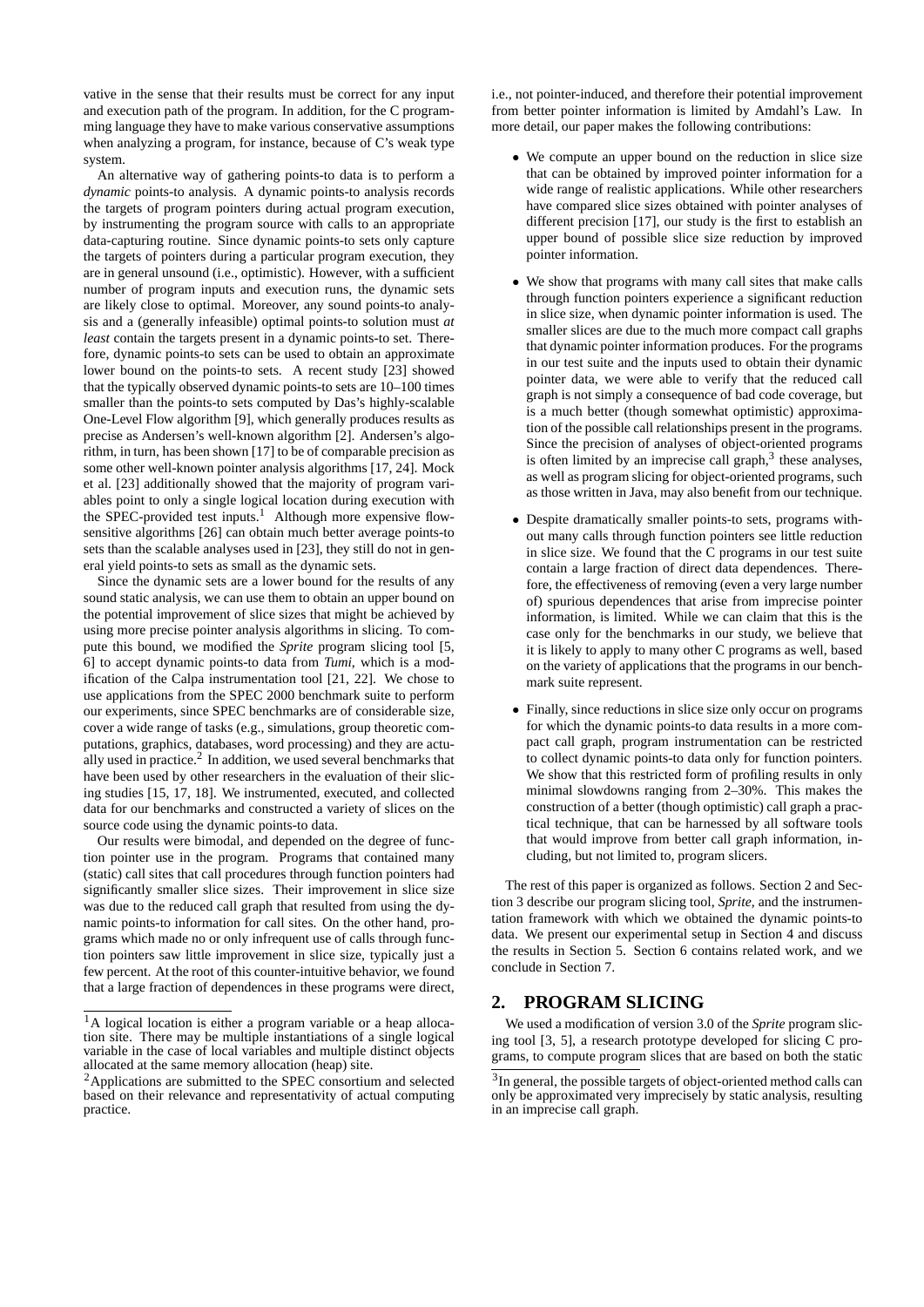and dynamic points-to data. Currently, Sprite computes only backward program slices.

Sprite first constructs the control-flow graph (CFG) of the program. The CFG consists of basic blocks of three-address statements, each of which represents a single computation such as a simple addition or pointer dereference. Steensgaard's static pointsto analysis [30] is then performed over the CFG to compute equivalence classes of memory locations that are used as points-to sets during slice computation. Although Sprite can perform a slight modification of the points-to analysis that distinguishes the fields of structures, this modification was not used since previous results found it yielded little improvement in program slices and negatively impacted performance during slicing [5]. To compute a program slice, Sprite computes a maximum-fixed-point solution to the dataflow equations given in [5] using an iterative, convergence algorithm. After slice computation is complete, Sprite reports the number of source code lines included in the slice and can highlight the included lines within a user interface.

Most default options to Sprite were used during the experiments. The sole exception was that the names of functions that performed custom memory allocation (e.g., xmalloc in find) were specified to increase the precision of the points-to analysis. We generally computed context-insensitive slices in our experiments, because previous work had shown that context-sensitive slices are not much smaller and require significantly more time to compute [4, 8]. However, to rule out context-sensitivity as a factor influencing our results, in Section 5.3 we also computed some context-sensitive slices.

# **3. DYNAMIC POINTS-TO DATA**

We used a slightly modified version of the instrumentation tool *Tumi* [23] to generate the points-to data used in this study. The dynamic points-to sets are obtained in three steps. First, a static points-to analysis is run on the application source code. For each pointer and dereference point, it computes a conservative approximation of the set of logical locations (variables, procedures, or memory allocation sites) a pointer may point to. Then the application is instrumented, inserting code that associates the run-time addresses of pointers with the run-time addresses of potential pointer targets (identified by the static points-to analysis of the first step). Finally, the instrumented application is compiled, and executed on some representative input. Upon termination, the instrumentation code will save the set of logical locations that were referenced at each instrumented pointer use, thereby producing a dynamic points-to set for each pointer use. In this process the address matching step is essential: since distinct run-time addresses may refer to the same logical location, simply recording the pointer addresses is not sufficient to construct the set of logical locations pointed-to at run time. More details can be found in [23] and in [20].

The dynamic points-to data is flow-sensitive, since it is collected per pointer dereference point in the program. For the experiments reported in Section 5, we also produced flow-insensitive dynamic points-to sets as follows. For each pointer variable p, the dynamic points-to sets of all program points that dereferenced  $\nu$  were combined (using set union), producing the set of objects p pointed to during execution, regardless of where the pointer was dereferenced.

#### **3.1 Generating Points-To Data**

To obtain the dynamic points-to sets for the applications in this study, we used the SPEC-provided test inputs, which are meant to exercise the programs' functionality. We chose to use the test inputs, since they allow us to gather the points-to sets faster. We also found that running the applications on the larger reference data sets

produced virtually unchanged points-to data, possibly because the reference inputs execute the same parts of the application only more often. For the non-SPEC programs, we either used the examples and test suites provided with the applications or performed representative tasks, such as searching through all files in a directory hierarchy or scanning a large volume of text. Instrumentation slowed down the applications by 1 to 2 orders of magnitude, causing the test inputs to finish within minutes or hours, well within the time scale of computing actual slices. Moreover, the points-to data can be reused across different slices of the same application, thereby amortizing the cost of generating the dynamic points-to data.

#### **3.2 Instrumentation for Function Pointers**

Since our results in Section 5.4 show that slices of programs that include many calls through function pointers can be considerably improved by using dynamic points-to data exclusively for the call sites, we would like to be able to gather the function addresses with minimal slowdown. Fortunately, unlike run-time addresses of variables, procedure addresses do not change at run-time. Therefore the expensive mapping from run-time addresses to compile-time names (performed while the program is executing) is not necessary. Instead, we have to capture only the addresses of the functions that are invoked at call sites that use function pointers.

To instrument these call sites, we created a lightweight instrumentation version of Tumi, which collects only the run-time addresses of function pointers. During execution, this lightweight instrumentation stores those addresses in a per-call-site hash-table. When the program finishes, the contents of the table are saved to disk, and later translated to procedure names (using, for instance, the Unix tool nm) to obtain the points-to sets for the executed call sites. This lightweight instrumentation resulted in much smaller slowdowns, ranging from 0.6% for mesa to 30% for gap, with a geometric mean of 10.3%. These degradations are comparable to the slowdowns imposed by standard profiling tools such as gprof or pixie. With this technique, therefore, function pointer data can be collected efficiently with minimal run-time overhead.

#### **4. EXPERIMENTS**

This section describes our workload, the choice of slicing criteria, and how we generated the actual slicing results.

#### **4.1 Workload**

For our experiments, we chose to instrument and slice programs in the SPEC 2000 benchmark suite, along with programs used by other researchers in their slicing experiments. We chose to use programs from the SPEC benchmark suite because they are of considerable size, perform a variety of different computations (from graphics, compression, spell checking, mathematical computations to simulation), and are actually used in practice (they are submitted to the SPEC consortium). Unfortunately, there is no consensus on what a typical C application looks like, so we had to use what we believe to cover a good range of actual computing practice. We chose to use in addition some applications that have been used in previous slicing work for comparison purposes. Unfortunately, many of the programs used in previous slicing experiments, were either no longer available, too small, or not interesting with respect to points-to information because even the flow-insensitive static points-to analyses we compare against in our paper were able to produce very precise points-to data because of the simplicity of the programs.

Table 1 shows the programs used with their sizes and the number of executable lines (i.e., lines that actually perform some computation). The slices computed by Sprite include only executable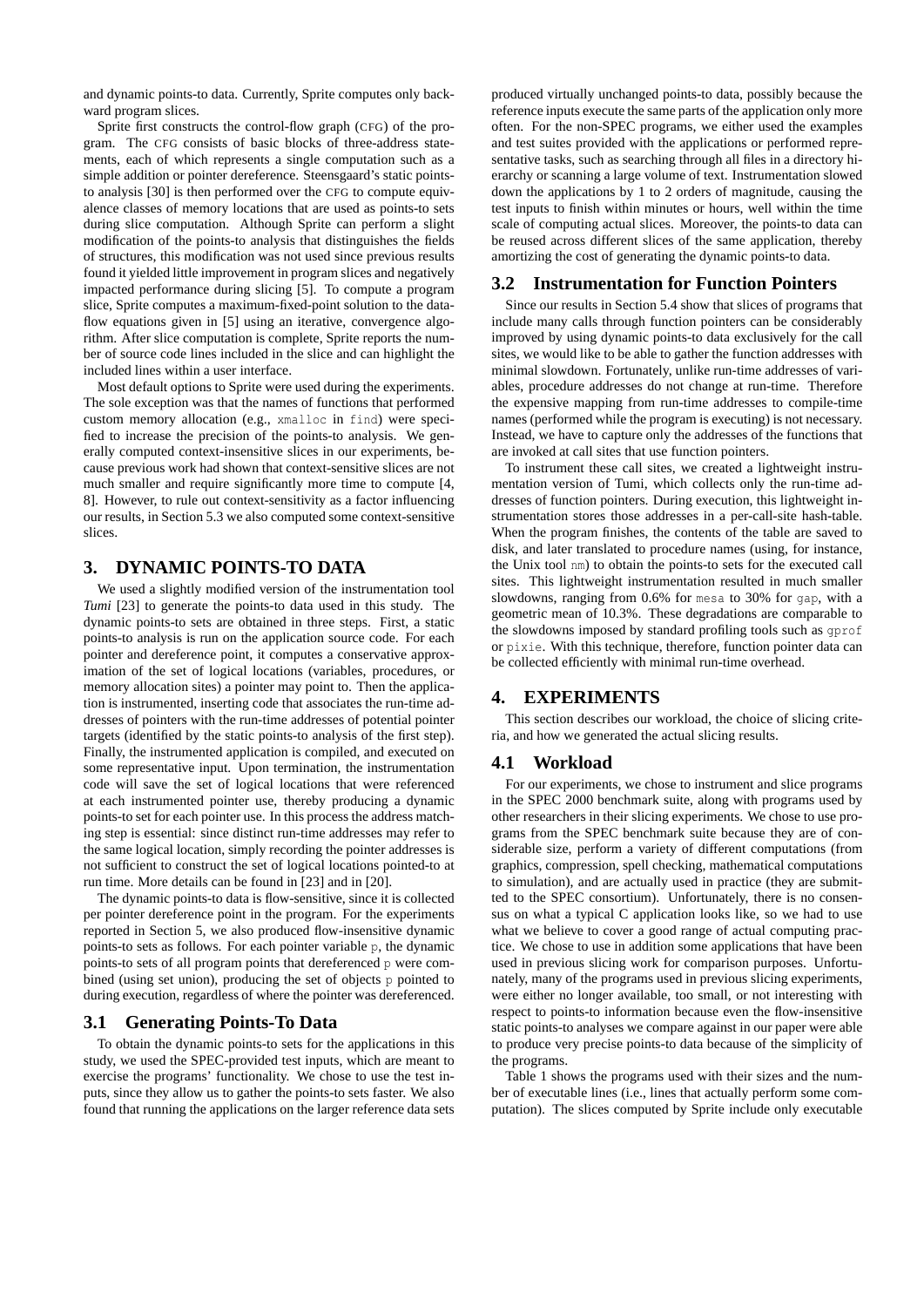|        | Source       | Executable   | Reachable        | <b>Executed</b>  | <b>Slicing</b>  | Origin           | <b>Description</b>                 |
|--------|--------------|--------------|------------------|------------------|-----------------|------------------|------------------------------------|
|        | <b>Lines</b> | <b>Lines</b> | <b>Functions</b> | <b>Functions</b> | <b>Criteria</b> |                  |                                    |
| art    | 1,270        | 545          | 22               | 18               | 837             | <b>SPEC 2000</b> | image recognition, neural networks |
| equake | 1,513        | 670          | 24               | 19               | 1,111           | <b>SPEC 2000</b> | seismic wave propagation simulator |
| mcf    | 1,909        | 635          | 24               | 21               | 880             | <b>SPEC 2000</b> | combinatorial optimization         |
| bzip2  | 4,639        | 1,246        | 63               | 21               | 1,579           | <b>SPEC 2000</b> | compression                        |
| gzip   | 7,757        | 1,864        | 62               | 26               | 1,546           | <b>SPEC 2000</b> | compression                        |
| ispell | 8,020        | 2,742        | 107              | 33               | 1,617           | GNU (v3.1.20)    | spell checking                     |
| parser | 10,924       | 4,414        | 297              | 230              | 6,223           | <b>SPEC 2000</b> | word processing                    |
| diff   | 11,755       | 3,285        | 110              | 27               | 2,110           | GNU (v2.7)       | file comparison                    |
| ammp   | 13,263       | 5,614        | 161              | 46               | 5.146           | <b>SPEC 2000</b> | molecular dynamics                 |
| vpr    | 16,973       | 5,954        | 255              | 163              | 7.993           | <b>SPEC 2000</b> | circuit placement and routing      |
| less   | 18,305       | 4,371        | 328              | 117              | 1.879           | GNU (v358)       | text file viewing                  |
| twolf  | 19,748       | 11,304       | 167              | 104              | 13,816          | <b>SPEC 2000</b> | placement and global routing       |
| vortex | 52,633       | 23,245       | 643              | 518              | 31,324          | <b>SPEC 2000</b> | object-oriented database           |
| grep   | 13,084       | 3,674        | 108              | 39               | 3,520           | GNU (v2.4.2)     | pattern matching                   |
| find   | 13,122       | 3,004        | 96               | 37               | 740             | GNU (v4.1)       | filesystem searching               |
| mesa   | 49,701       | 21,069       | 770              | 130              | 7,270           | <b>SPEC 2000</b> | graphics                           |
| burlap | 49,845       | 16,608       | 189              | 123              | 5,293           | FELT $(v3.05)$   | finite element solver              |
| gap    | 59,482       | 19,998       | 826              | 356              | 15,245          | <b>SPEC 2000</b> | group theory interpreter           |

**Table 1: Sizes and descriptions of the programs used in the experiments. An executable line is any line of source code that performs a computation during runtime. In particular, declarations, blank lines, and comments are excluded. Italicized programs use function pointers heavily and are therefore listed together.**

lines of code; therefore, the slice sizes reported in Section 5 refer to the number of executable lines included in the slice. The last five programs use function pointers heavily (discussed in detail in Section 5.4), and are therefore listed together. We gathered the dynamic-points to sets as described in Section 3.1.

### **4.2 Slicing Criteria**

Ideally, slicing criteria, (i.e., pairs of the form (statement, variable)), would be chosen that might be used by a software engineer during debugging (since Sprite computes a backward program slice). However, since we are unfamiliar with the benchmarks, we instead elected to exhaustively generate slicing criteria for each program, i.e., we generated all possible (variable, statement) pairs for the program, with the only restriction that variable is referenced in statement. This ensures results that are not biased because of a particular choice of slicing criteria.<sup>4</sup> We then restricted the initial slicing criteria to come from only those functions that were actually executed during some points-to profiling run to ensure the availability of dynamic pointer information.

Table 1 shows the number of possibly reachable functions in each program and the number of functions executed during the instrumentation runs, along with the number of criteria used in the experiments. The percentage of executable functions of the total (statically) reachable functions varies widely for the programs, demonstrating that the code coverage of the inputs is sometimes quite poor (e.g., for mesa for which only about 17% of the reachable functions were executed). This means that some of the test cases provided with the applications need improvement. The set of reachable functions was constructed using a call graph extractor that uses Steensgaard's [30] points-to analysis to account for the effects of function pointers.

# **4.3 Experimental Procedure**

The following steps were performed for each program in our test suite:

- 1. Instrument each program to record the pointer dereferences at run time using Tumi.
- 2. Execute the program on its provided test input, recording the raw dynamic points-to information. For each executed dereference point, its position in the program and the set of target logical locations is written out to disk.
- 3. For each pointer, compute the flow-insensitive data by merging the referenced objects across all points that dereferenced the pointer, as described in Section 3.
- 4. Using the static data, the flow-sensitive dynamic data, and the flow-insensitive data, perform program slices using Sprite on the generated criteria, recording information such as the final size of the slice in lines and the sizes of the incoming dataflow sets for each basic block.
- 5. Compute average sizes and reductions in slice size.

# **5. RESULTS**

# **5.1 Data-Flow Analysis**

We measured two quantities during slice computation: dereference size and data-flow set size. The dereference size is the size of a pointer's points-to set at the time of its dereference. When a statement of the form  $*_p = x$  or  $x = *_p$  is visited during slicing, the size of the dereference set of p is recorded by Sprite. (Since Sprite uses an iterative algorithm, a single program point may be visited many times; however, the points-to set and hence the dereference size do not change.) We used this quantity to measure the number of data-flow facts (e.g., variables) present at a program point. We also measured the size of the incoming data-flow set of a basic block. Upon visiting each block, the size of the set is recorded by Sprite. This quantity gives an indication of the amount of data-flow information being propagated during analysis.

We then computed averages over all slices of these two quantities for each program in our test suite. Figure 1 shows the improvements in each of these measurements from using the flowinsensitive dynamic points-to data (computed as explained in Sec-

<sup>&</sup>lt;sup>4</sup>Other slicing work has typically glossed over this point; for instance, [17] and [27] do not describe in detail what criteria were used in their experiments.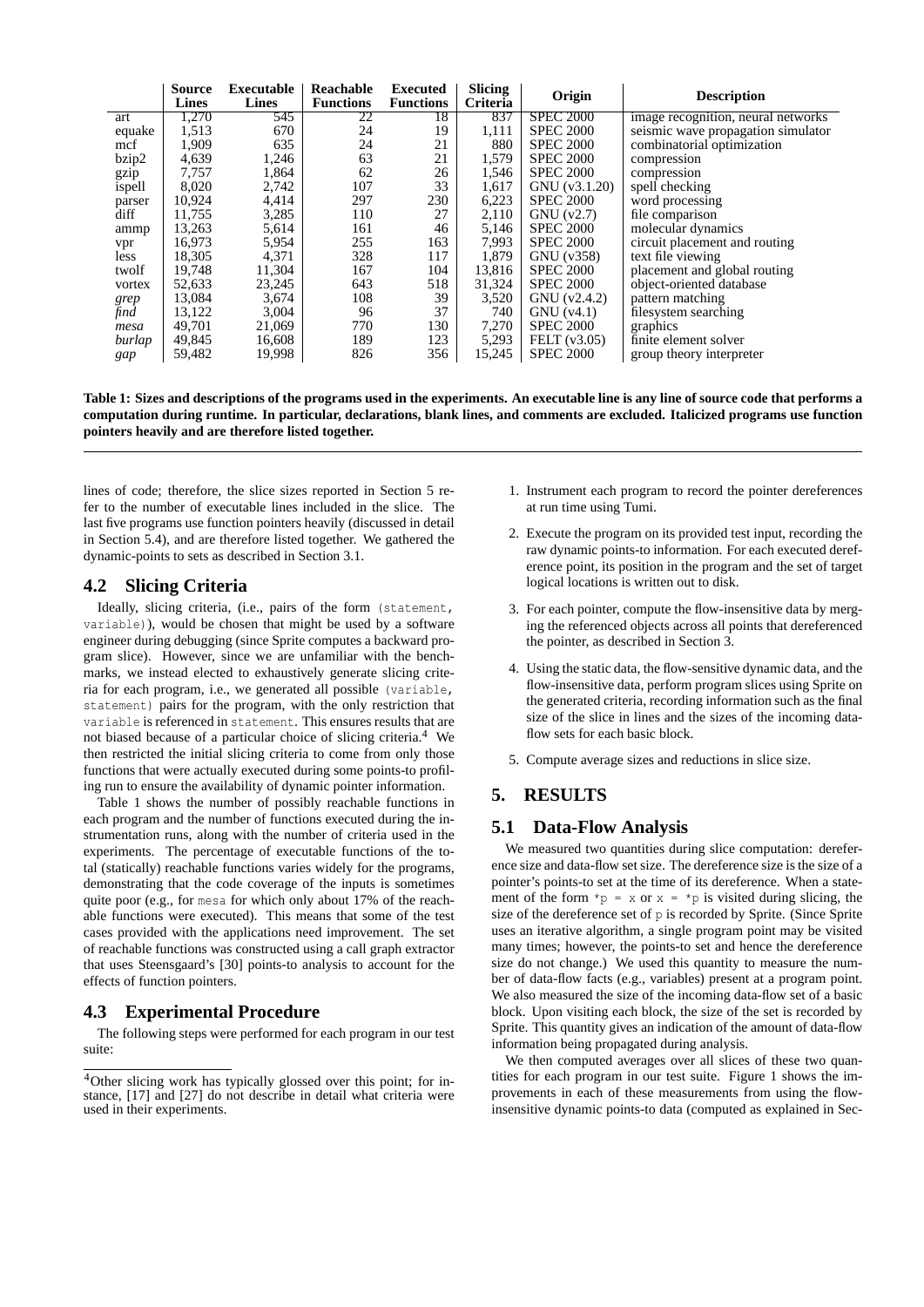Improvement with Dynamic Pointer Data



**Figure 1: Improvement in average dereference size, set size, and slice size for slices computed using dynamic data.**

tion 3). The improvements from using flow-sensitive points-to data are similar (within 1–5% for the dereference size and 1–2% for the data-flow set size) and are not shown.

The reduction in dereference size is typically an order of magnitude or more, ranging from a factor of only 1.4 for equake to a factor of close to 700 for mesa. However, the reduction in data-flow set size is less, sometimes substantially so. This drop implies that although we have introduced fewer data-flow facts into the analysis at statements involving pointers, that decrease does not yield an equal decrease in the amount of data-flow information being propagated during analysis.

# **5.2 Slice Size**

Table 2 presents the average slice size for each program, including the results obtained using flow-sensitive dynamic pointsto data. The data shows that using the flow-sensitive points-to data instead of the flow-insensitive data has virtually no effect on slice size. Since for the majority of the dereference points the flow-sensitive dynamic points-to sets were identical to the flowinsensitive sets, this was unsurprising. Furthermore, this indicates that (at least for the applications in our benchmark suite) there may be limited benefits of using flow-sensitive pointer analysis in general, which appears to be consistent with the way pointers are typically used in C programs (passing pointers to large structures, for instance).

Figure 1 also presents the improvement in average slice size when using dynamic pointer data. The data shows that our applications fall into two categories. For the first category, the improved pointer data results in only insignificant improvement. All of the applications in the second category, however, which comprises all the applications that use function pointers heavily (grep, find, mesa, burlap, and gap), showed a considerable reduction in slice size. Note that the figure shows improvement in *average* slice size, i.e.,  $\left(\frac{1}{n} \sum_{i} (I_i - I_i) / \left(\frac{1}{n} \sum_{i} (I_i - I_i) / \left(\frac{1}{n} \sum_{i} (I_i - I_i) / \left(\frac{1}{n} \sum_{i} (I_i - I_i) / \left(\frac{1}{n} \sum_{i} (I_i - I_i) / \left(\frac{1}{n} \sum_{i} (I_i - I_i) / \left(\frac{1}{n} \sum_{i} (I_i - I_i) / \left(\frac{1}{n} \sum_{i} (I_i - I_i) / \left(\frac{1}{n} \sum_{i} (I_i - I_i$ dynamic points-to data is guaranteed to be never larger than the corresponding slice with static points-to data, comparing the static average slice size with the average slice size with dynamic data gives an indication of the overall improvement in slice size with dynamic points-to data. As an alternative measure, we also looked

at the pairwise data and computed the average percent reduction in slice size, i.e.,  $\frac{1}{n} \sum [(static_i - dynamic_i)/static_i]$ . The measurements showed the same general trends and are therefore omitted from the paper. The data is available in a technical report [20].

# **5.3 Slices of Programs With Little Function Pointer Use**

In order to explain the lack of improvement for programs with little function pointer usage, we wanted to isolate and eliminate factors, such as context-sensitivity and control dependences, that might influence slice size. As discussed in Section 2, previous work indicated that increasing context-sensitivity yields only a small improvement in slice size. However, context-sensitivity and points-to set size are not orthogonal, and any such improvement could be magnified by using more precise points-to data. Therefore, we performed slices with increased context-sensitivity as practical.<sup>5</sup> Comparisons between the improvements in slice size for our original (context-insensitive) slices and the slices with increased sensitivity are shown in Figure 2. As the figure demonstrates, increasing context-sensitivity has little effect on the improvement in slice size. In fact, the slices with static data and slices with dynamic data generally improved about the same when context-sensitivity was enabled.

Another possible factor that might explain the general lack of improvement in slice size for the programs in the first category are control dependences. For example, more precise points-to data might eliminate a data dependence between two statements *A* and *B*, but *A* may still be included in the slice because *B* is controldependent upon *A*. To assess the impact of control dependence on our slices, we modified Sprite to ignore intraprocedural control dependences when computing slices. The effects of ignoring control dependences on slice size are shown in Figure 2. The graph demonstrates that the slice size reduction resulting from slicing with dynamic pointer data was only slightly higher when ignoring control

<sup>5</sup>We were able to perform fully context-sensitive slices only for the smaller applications. For the medium-sized applications we were able to compute 2-CFA results (i.e., context-sensitive for call depths of up to 2 [29]). For vortex even computing 1-CFA results ran out of memory.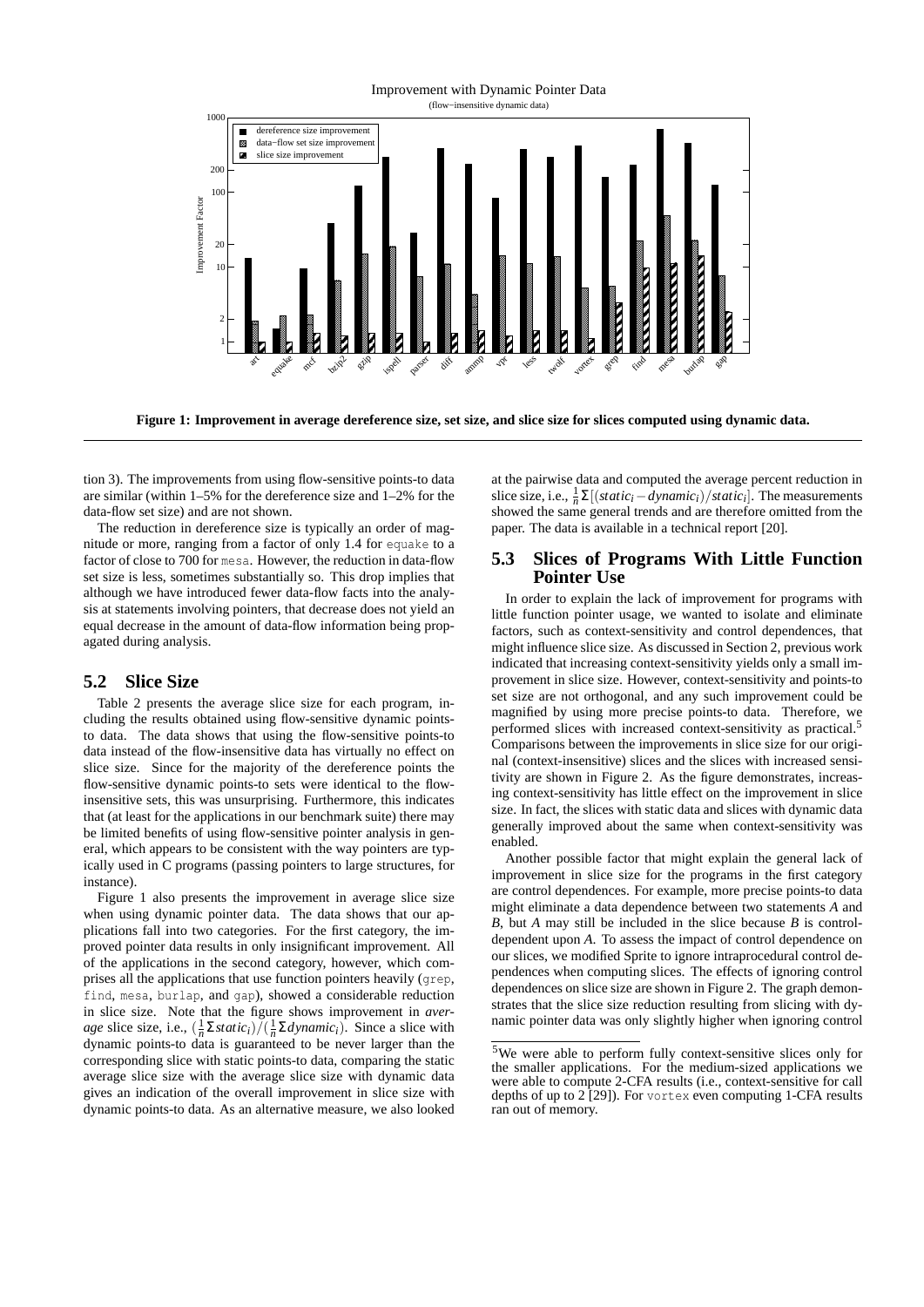|                   | <b>Static</b> | <b>Dynamic</b><br>(flow-insensitive) | <b>Dynamic</b><br>(flow-sensitive) |  |
|-------------------|---------------|--------------------------------------|------------------------------------|--|
| art               | 59.6          | 57.1                                 | 57.1                               |  |
| equake            | 168.4         | 164.8                                | 164.8                              |  |
| mcf               | 56.8          | 45.3                                 | 45.3                               |  |
| bzip2             | 73.0          | 58.5                                 | 58.5                               |  |
| gz <sub>1</sub> p | 54.0          | 42.0                                 | 42.0                               |  |
| ispell            | 242.2         | 185.5                                | 185.5                              |  |
| parser            | 195.9         | 186.9                                | 186.7                              |  |
| diff              | 228.3         | 171.2                                | 171.2                              |  |
| ammp              | 339.0         | 247.0                                | 247.0                              |  |
| vpr               | 117.0         | 100.5                                | 100.3                              |  |
| less              | 536.9         | 394.3                                | 393.8                              |  |
| twolf             | 335.6         | 237.9                                | 237.9                              |  |
| vortex            | 3.449.3       | 3.240.3                              | 3.240.3                            |  |
| grep              | 527.8         | 183.2                                | 183.2                              |  |
| find              | 460.8         | 47.4                                 | 45.7                               |  |
| mesa              | 3,267.3       | 288.3                                | 288.3                              |  |
| burlap            | 5,291.6       | 369.6                                | 369.4                              |  |
| gap               | 7,758.1       | 3,133.5                              | 3,006.7                            |  |

**Table 2: Average number of lines in a slice for slices computed using the static and dynamic points-to sets.**

dependences. Five of the applications (bzip2, ispell, diff, less, and twolf) show significant improvement; however, the factor of improvement is still much less than what might be expected when using points-to data that is 10 to 100 times better. Therefore, although control-dependences have some effect on any improvement that can be gained from better pointer information, they cannot totally account for any lack of substantial improvement in all of the applications in the first category.

Since neither context-sensitivity nor the effects of control dependence explain the limited improvements gained by using dynamic points-to data for the applications with little function pointer use, we decided to look at the data dependences that are present regardless of the quality of pointer information. Therefore, we modified Sprite to construct a data-dependence graph that could be used to compute a program slice. (Ordinarily, Sprite uses an iterative algorithm to compute a maximum fixed point solution as discussed in Section 2.) In the data-dependence graph, an edge links a use of a program variable to definitions that reach that use. Once the graph is constructed, a program slice can be computed (ignoring control dependences) by simply performing graph reachability [15]. Smaller points-to sets should lead to fewer dependences between statements and therefore fewer edges in the graph. Figure 3 shows the number of edges in the data-dependence graph computed using both the static and dynamic points-to data.<sup>6</sup> The number of dependences decreases significantly for most programs. Only art and equake show little reduction, which is not unexpected given that they use pointers only to create and access arrays, not to create and manipulate complex structures.

Not all edges in the data-dependence graph are due to the effects of pointers. Direct dependences are those dependences that are *not* induced by pointer dereferences. These edges are always present regardless of the precision of the points-to sets. Figure 3 also shows the number of direct dependences between statements. Figure 4 shows this same data but with edges classified as direct edges, dynamic pointer edges, and edges present only when using the static data.

Improvement in Slice Size for Various Parameterizations (flow−insensitive dynamic data)



**Figure 2: Improvement in average slice size for slices with increased context-sensitivity, for slices computed without control dependences, and for context-insensitive slices. The bars labeled original refer to the context-insensitive slices with dynamic points-to data including both control dependences and data dependences.**

As the figures indicate, for the smaller programs such as gzip, the majority of the dependences are direct. For the medium-sized programs such as vpr, approximately 33% of the dependences are direct. Consequently, any benefits from the more precise points-to data are immediately diminished by Amdahl's Law [1]. Amdahl's Law states that regardless of how much a part of a program that accounts for a fraction *f* of the execution time is improved, the overall speedup will never exceed a factor of 1/(1− *f*). Similarly, regardless of how much we improve pointer-induced data dependences, this improvement will never exceed the limit imposed by the fraction of direct dependences present in the program. For instance, for vpr the data dependence edge improvement could be at most a factor of 3.2 even though its average dynamic points-to set is 100 times smaller than the static points sets. Since the data dependence edges largely determine the final slice, slice size improvement through better pointer information is ultimately limited by the fraction of direct dependences present in the program. Our results show that for the C programs in our benchmark suite, direct dependences make up a large fraction of all data dependences. Consequently, even our optimal (or optimistic) pointer information improved slice size only insignificantly. Given the wide range of applications that our benchmark programs represent, we strongly believe that a large fraction of direct dependences is likely to be found in many C programs in general, similarly limiting the effectiveness of more precise pointer information for reductions in slice size in those cases.

# **5.4 Slices of Programs with Heavy Function Pointer Use**

For the programs in our benchmark suite that use function pointers heavily, we found that slices with dynamic data decreased by a factor of 2.5 for gap to 14.3 for burlap. To ascertain that this improvement is in fact due to improved function pointer data, we applied dynamic pointer information selectively in the following

 $<sup>6</sup>$ vortex is not shown in the figure because the computation of the</sup> data dependence graph ran out of memory. It is also omitted from Figure 4 for the same reason.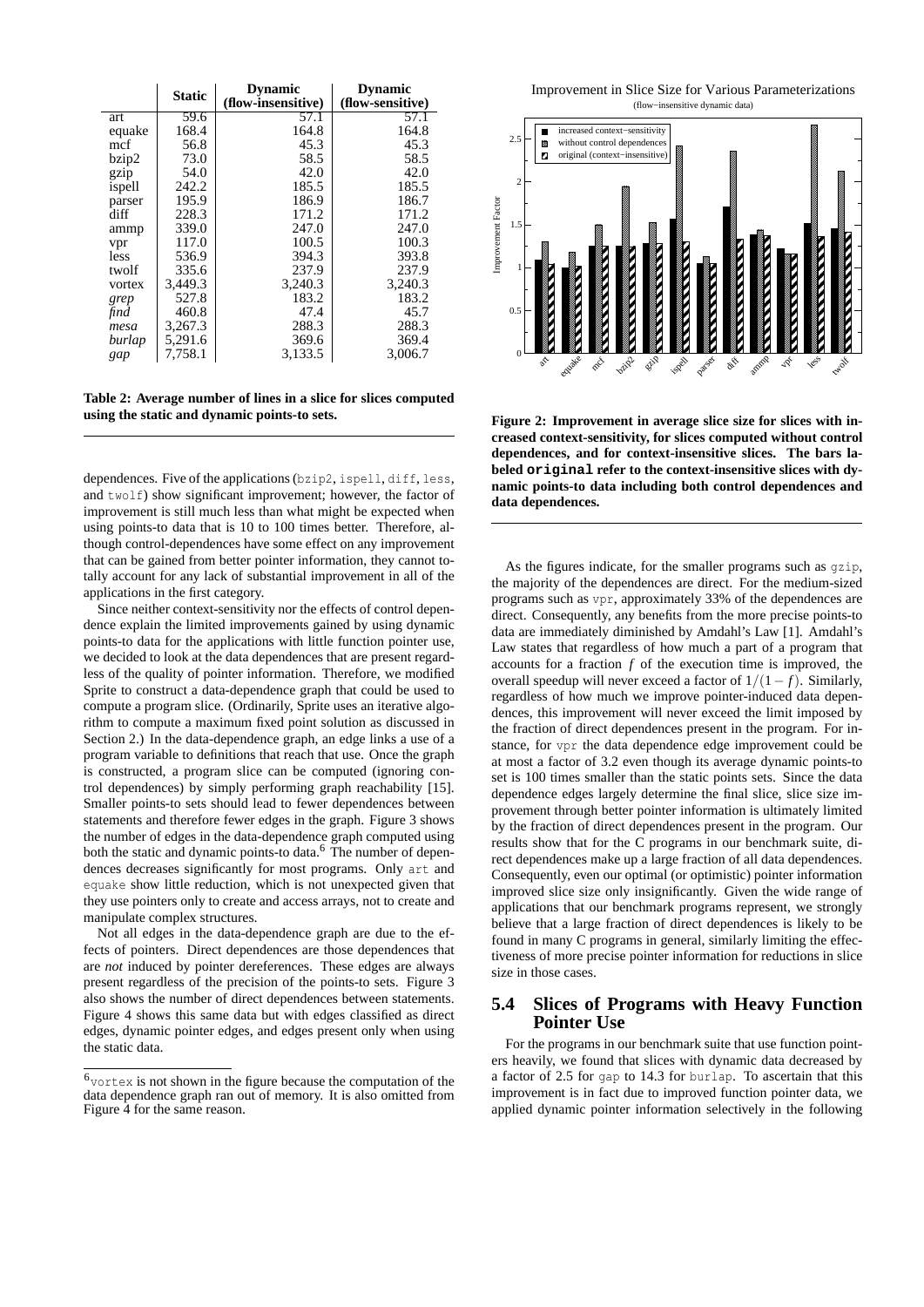

**Figure 3: Number of data dependences computed using static and dynamic points-to data. Also shown is the number of direct (non-pointer-induced) dependences.**

way. In addition to the slices with dynamic data for all pointers, we computed slices where we used dynamic data only for the function pointers and static data for the pointer variables, and slices where we used static data for the function pointers but dynamic data for variables. As shown in Figure 5, using the dynamic data only for the function pointers accounts for 48% to 91% of the improvement achieved by using dynamic data for all pointers. On the other hand, using the dynamic data only for the variables achieves only little reduction in slice size, demonstrating that most of the benefit derives from the improved call graph.

To estimate how much of the additional improvement is due to the optimistic nature of our dynamic pointer data, we used the following simple static techniques to obtain a better bound for the possible improvement due to better function pointer data. First, we enabled the filtering of the points-to sets for function pointers based on the their prototypes, i.e., all procedures in a points-to set whose prototype do not match the required prototype at the call site are eliminated from the static points-to sets.<sup>7</sup> For cases in which prototype filtering failed to reduce the points-to set size, we examined the source code of each application by hand to determine the approximate points-to sets for function pointers. To specify this information to Sprite, we specified a lexical pattern for filtering the static points-to data. For example, for find, we specified a pattern indicating that any call through a function pointer named "parse\_function" resolved to any function whose name began with "parse\_". Table 3 shows the resulting slice sizes using prototype or lexical filtering and the slice sizes for applying dynamic data universally, and selectively to only function pointers.

With the exception of gap, for which we were unable to come up with good lexical filters because of the complexity of and our unfamiliarity with the program, we found that the slice sizes obtained with dynamic function pointer data were generally closer to the sizes resulting from filtered static points-to data than to the much larger slices obtained by using the static points-to data alone. For instance, for burlap the average filtered slice size was 1,128,

Classification of Data Dependences



**Figure 4: Classification of data dependences showing the number of direct edges, dynamic pointer edges, and remaining pointer edges (additional pointer edges present using the static points-to data but not present using the dynamic points-to data).**

whereas the static slice size was 5,292, and the slice size with dynamic function pointer data was 461, i.e., the slices with static data were on average 4.7 times larger than the filtered slices, but the slices with dynamic function pointer data were only a factor of 2.4 too optimistic. For grep and mesa the dynamic slices were particularly close to the results obtained with filtering, indicating that the dynamic slices are not too optimistic. For find the slices with dynamic function pointer information turned out to be very optimistic. The reason is the poor code coverage of the test cases provided with the find tool (Table 1 shows that only 37 of the 96 reachable functions were executed), so that of the potentially called functions at call sites only a few were exercised when gathering the dynamic points-to data. Since good test cases that exercise all parts of a program should be part of any sound software development practice, we expect that using dynamic points-to data for function pointers will work well in practice, as long as good test cases for the pointer data generation are available.

# **6. RELATED WORK**

In work closest to ours, Liang and Harrold [18] describe a slicing algorithm that reuses slicing information computed in previous slices to speed up the slicing computation of subsequent slices. For their slicing algorithm they find that decreased points-to set size results in faster slicing times. In a separate study [17] they describe their pointer analysis algorithm (named *FICS*) in detail and apply it in their slicing tool. They show that the precision of FICS is comparable to Andersen's algorithm, and they perform slices with several pointer algorithms. However, while they also compare slice size for different pointer algorithms, their comparison of slice sizes compares only different static algorithms whose precision is fairly close, whereas our slices with dynamic data represent a true bound on any possible improvement from better pointer information.

The effects of context-sensitivity both on pointer-analysis and program slicing are examined by Horwitz et al. [16]. In practice, fully context-sensitive analyses are simply not feasible and there-

<sup>7</sup>This is sound for programs obeying the ANSI C rules. In general, however, it may be unsound.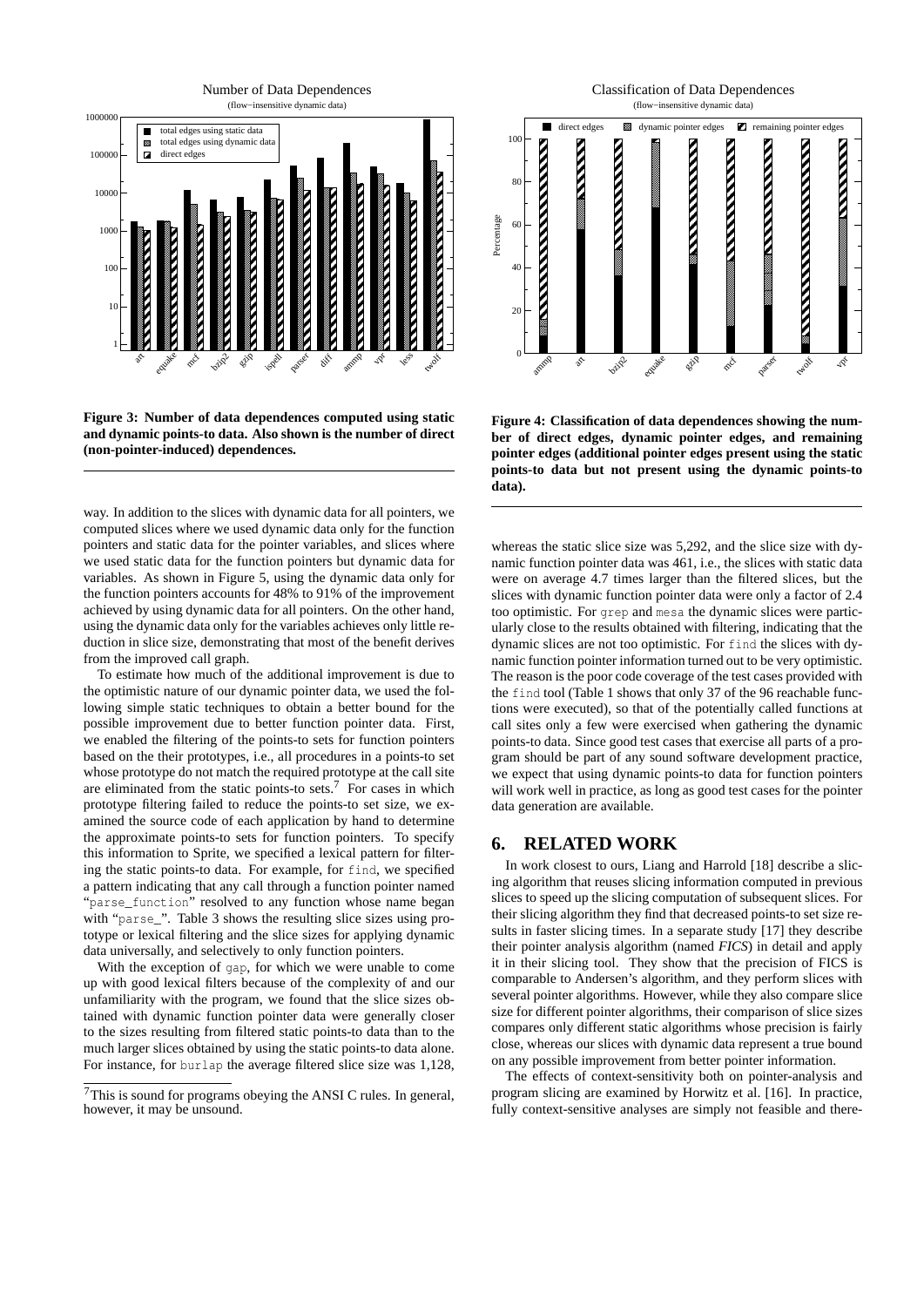

**Figure 5: Classification of improvements in slice size for slices using dynamic data. For each application, the factor of improvement using dynamic data for both function pointers and variables is shown.**

fore recent work has focused on providing analyses that are approximately context-sensitive [4] or on attempting to recover precision without adversely affecting performance [19]. Both Horwitz et al. and Liang and Harrold [19], however, find that context-sensitivity generally provides little improvement in slice size; in [19] most programs improve only by a few percent, and the best improvement is 23%. Our dynamic data is context-insensitive; however, since the majority of program variables point to only a single object, there is little motivation for increasing context-sensitivity of the points-to analysis, and in our context-sensitive slice experiments we found in fact only small improvement of slice size due to context-sensitivity.

In recent years, much work has been done to improve the precision and efficiency of pointer analyses. Horwitz [28] and Das [9] provide algorithms to improve the precision of points-to analyses, the latter achieving the precision of Andersen's [2] algorithm while running almost as fast as Steensgaard's algorithm [30]. Rountev and Chandra [25] use a technique called *variable substitution* to replace a set of program variables that are guaranteed to have the same points-to sets with a single variable, which reduces the size of the problem and greatly improves efficiency. Ryder et al. [26] present a flow-sensitive, interprocedural modification side-effects analysis, and show that it in many cases flow-sensitive pointer analysis is feasible with good results. However, none of the mentioned techniques reduce the size of the resulting points-to sets as much as using dynamic points-to data or even the combination of dynamic data supplemented with static data.

There has been much work done looking at poor points-to information as the source of imprecision in subsequent analyses. A recent experiment showed that distinguishing the individual fields of a structure, as opposed to treating the structure as a single object, yielded significantly better results for some compiler optimizations [12]. One study [27] examined the effects of improved points-to information on compiler analyses such as live variable analysis as well as program slicing. The final results improved only marginally in the case of program slicing. Bent et al. [8] demonstrated the importance of accurate library modeling on program

|        | <b>Static</b> | <b>Filtered</b> | <b>Dynamic</b><br>(func. ptrs.) | <b>Dynamic</b><br>(all) |
|--------|---------------|-----------------|---------------------------------|-------------------------|
| grep   | 527           | 223             |                                 | 183                     |
| find   | 460           | 253             | 63                              | 47                      |
| mesa   | 3,267         | 639             | 596                             | 288                     |
| burlap | 5,292         | 1,128           | 461                             | 370                     |
| gap    | 7,758         | 7.747           | 3,433                           | 3,133                   |

**Table 3: Average slice sizes for slices with static data, prototype or lexically filtered static data for function pointers, dynamic data applied to function pointers only, and dynamic data applied to both function pointers and variables.**

slicing. However, in all cases, the sizes of the slices were generally too large to be useful in aiding program understanding.

# **7. CONCLUSIONS**

Program slicing is a potentially useful analysis for aiding program understanding. Precise slices are most useful to the software engineer, since smaller slices mean less code to examine. In this paper, we looked at improving the precision of program slicing by using dynamic points-to data. Since dynamic points-to sets are a lower bound on the results of any sound static pointer analysis, we can use them to provide a lower bound on slice size. We found that more precise points-to information did indeed result in less propagated data-flow information during slice computation, as expected. However, the effects on slice size were bimodal.

First, for programs with many calls through function pointers, we found a significant improvement in slice size. Even though some fraction of this improvement was due to the optimistic nature of the pointer information, we were able to verify for our benchmarks that a large fraction of the improvement is in fact realizable in practice by combining the dynamic data with some simple inspection techniques. Moreover, for applications of slicing where soundness is not key, e.g., debugging, unmodified dynamic pointer data can be used directly. Since we show that dynamic function pointer data can be collected with little overhead, this may be a practical technique to improve slices for programs that use function pointers frequently. Moreover, this technique may be useful for slicing of object-oriented programs as well, since object-oriented dispatch shares some of the characteristics of function pointer calls in C. Since small points-to sets for function pointers resulted in considerable reductions slice size, exploring static pointer analyses that produce particularly precise results for function pointers is another interesting area of future research.

Second, for programs with few calls through function pointers, there was only little improvement in slice size. We found that this counter-intuitive result is due to Amdahl's law. C programs appear to contain many direct data dependences so that removing any spurious data dependences via function pointers is of generally little effect.

For this latter class of programs, our results suggest that advances other than improved pointer analysis are necessary in order to improve the quality of slices. Since algorithmic improvements like context-sensitive slicing or optimal points-to information showed little general improvement of slice sizes, requiring the user to make certain assertions about program properties, e.g., that the source code observes ANSI type rules, may turn out to be the best (maybe only) way towards practically useful program slicing in this case.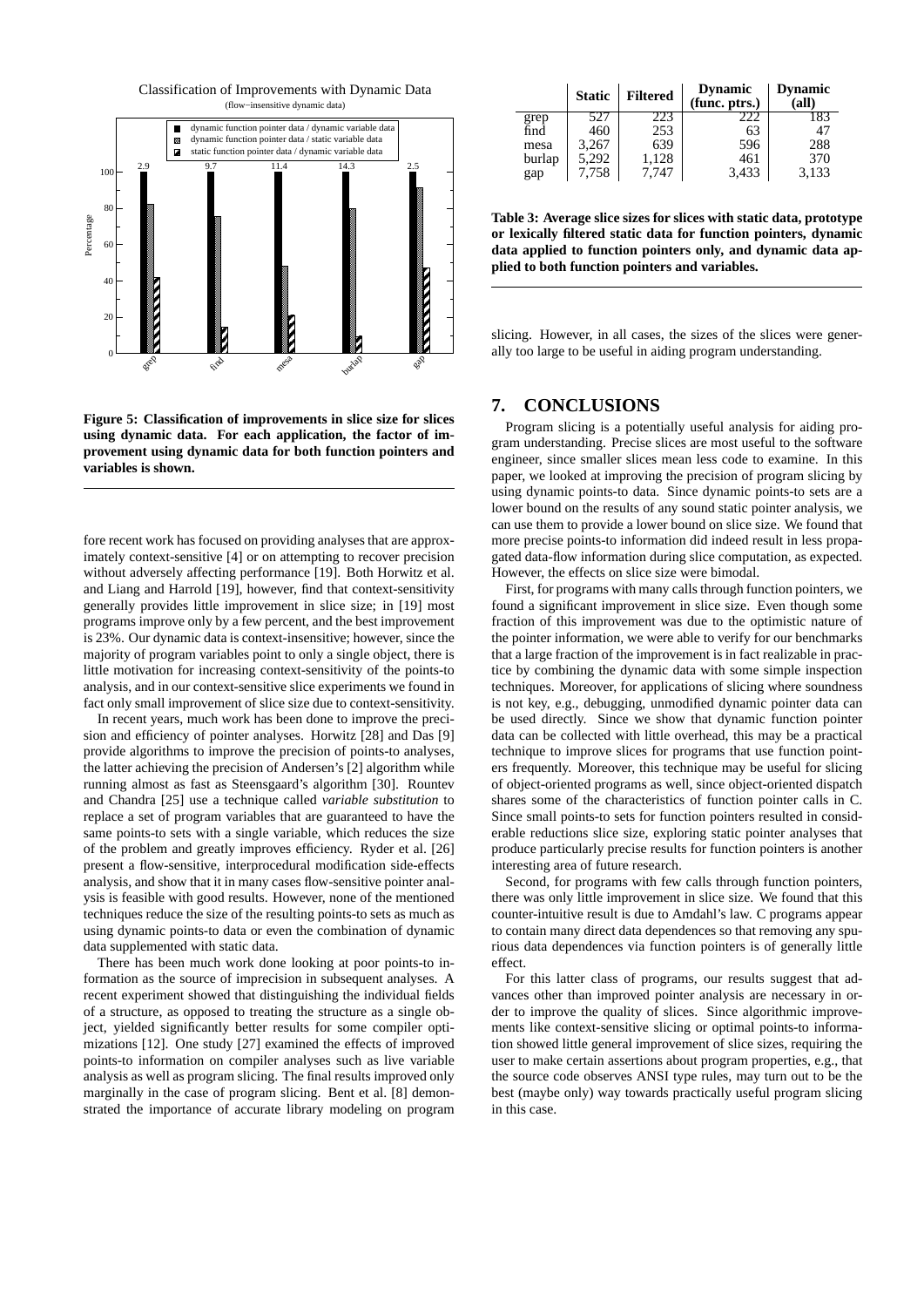# **8. REFERENCES**

- [1] G. M. Amdahl. Validity of the single processor approach to achieving large scale computing capabilities. In *Proceedings of the AFIPS 1967 Joint Computer Conference*, pages 483–485, Atlantic City, NJ, Apr. 1967.
- [2] L. O. Andersen. *Program Analysis and Specialization for the C Programming Language*. Ph.D. dissertation, University of Copenhagen, Department of Computer Science, May 1994.
- [3] D. C. Atkinson. *The Design and Implementation of Practical and Task-Oriented Whole-Program Analysis Tools*. Ph.D. dissertation, University of California, San Diego, Department of Computer Science & Engineering, Apr. 1999.
- [4] D. C. Atkinson and W. G. Griswold. The design of whole-program analysis tools. In *Proceedings of the 18th International Conference on Software Engineering*, pages 16–27, Berlin, Germany, Mar. 1996.
- [5] D. C. Atkinson and W. G. Griswold. Effective whole-program analysis in the presence of pointers. In *Proceedings of the 6th ACM International Symposium on the Foundations of Software Engineering*, pages 46–55, Lake Buena Vista, FL, Nov. 1998.
- [6] D. C. Atkinson and W. G. Griswold. Implementation techniques for efficient data-flow analysis of large programs. In *Proceedings of the 2001 International Conference on Software Maintenance*, pages 52–61, Florence, Italy, Nov. 2001.
- [7] L. Beltracchi, J. R. Lyle, and D. R. Wallace. Using a program slicing CASE tool for evaluating high integrity software systems. In *Proceedings of the 1996 American Nuclear Society International Topical Meeting on Nuclear Plant Instrumentation, Control, and Human-Machine Interface Technologies*, pages 1033–1039, University Park, PA, May 1996.
- [8] L. Bent, D. C. Atkinson, and W. G. Griswold. A comparative study of two whole programs slicers for C. Computer Science Technical Report CS2001-0668, University of California, San Diego, Department of Computer Science & Engineering, Apr. 2001.
- [9] M. Das. Unification-based pointer analysis with directional assignments. In *Proceedings of the 2000 ACM SIGPLAN Conference on Programming Language Design and Implementation*, pages 35–46, Vancouver, BC, June 2000.
- [10] M. A. Francel and S. Rugaber. The value of slicing while debugging. In *Proceedings of the 7th International Workshop on Program Comprehension*, pages 151–169, Pittsburgh, PA, May 2001.
- [11] K. B. Gallagher and J. R. Lyle. Using program slicing in software maintenance. *IEEE Trans. Softw. Eng.*, 17(8):751–761, Aug. 1991.
- [12] R. Ghiya, D. Lavery, and D. Sehr. On the importance of points-to analysis and other memory disambiguation methods for C programs. In *Proceedings of the 2001 ACM SIGPLAN Conference on Programming Language Design and Implementation*, pages 47–58, Snowbird, UT, June 2001.
- [13] GrammaTech, Inc. Codesurfer user guide and reference manual.
- [14] M. J. Harrold and N. Ci. Reuse-driven interprocedural slicing. In *Proceedings of the 20th International Conference on Software Engineering*, pages 74–83, Kyoto, Japan, Apr. 1998.
- [15] S. Horwitz, T. Reps, and D. Binkley. Interprocedural slicing using dependence graphs. *ACM Trans. Prog. Lang. Syst.*,

12(1):26–60, Jan. 1990.

- [16] S. Horwitz, T. Reps, and M. Sagiv. Demand interprocedural dataflow analysis. In *Proceedings of the 3rd ACM Symposium on the Foundations of Software Engineering*, pages 104–115, Washington, DC, Oct. 1995.
- [17] D. Liang and M. J. Harrold. Efficient points-to analysis for whole-program analysis. In *Proceeedings of the 7th European Software Engineering Conference and ACM Symposium on the Foundations of Software Engineering*, pages 199–215, Toulouse, France, Sept. 1999.
- [18] D. Liang and M. J. Harrold. Reuse-driven interprocedural slicing in the presence of pointers and recursion. In *Proceedings of the 1999 International Conference on Software Maintenance*, pages 421–432, Oxford, England, Aug. 1999.
- [19] D. Liang and M. J. Harrold. Light-weight context recovery for efficient and accurate program analyses. In *Proceedings of the 2000 International Conference on Software Engineering*, pages 366–375, Limerick, Ireland, June 2000.
- [20] M. Mock, D. C. Atkinson, C. Chambers, and S. J. Eggers. Gathering dynamic points-data and its incorporation in a program slicing tool for C programs. School of Engineering Technical Report COEN-2002-03-16, Santa Clara University, Department of Computer Engineering, Mar. 2002.
- [21] M. Mock, M. Berryman, C. Chambers, and S. J. Eggers. Calpa: A tool for automating dynamic compilation. In *Proceedings of the 2nd Workshop on Feedback-Directed Optimization*, pages 100–109, Haifa, Israel, Nov. 1999.
- [22] M. Mock, C. Chambers, and S. J. Eggers. Calpa: A tool for automating selective dynamic compilation. In *Proceedings of the 33rd Annual Symposium on Microarchitecture*, pages 291–302, Monterey, CA, Dec. 2000.
- [23] M. Mock, M. Das, C. Chambers, and S. J. Eggers. Dynamic points-to sets: A comparison with static analyses and potential applications in program understanding and optimization. In *Proceedings of the 2001 ACM SIGPLAN-SIGSOFT Workshop on Program Analysis for Software Tools and Engineering*, pages 66–72, Snowbird, UT, June 2001.
- [24] H. D. Pande, W. A. Landi, and B. G. Ryder. Interprocedural def-use associations for C systems with single level pointers. *IEEE Trans. Softw. Eng.*, 20(5):385–403, May 1994.
- [25] A. Rountey and S. Chandra. Off-line variable substitution for scaling points-to analyis. In *Proceedings of the 2000 ACM SIGPLAN Conference on Programming Language Design and Implementation*, pages 47–56, Vancouver, BC, June 2000.
- [26] B. G. Ryder, W. Landi, P. Stocks, S. Zhang, and R. Altucher. A schema for interprocedural side effect analysis with pointer aliasing. *ACM Trans. Prog. Lang. Syst.*, 23(2):105–186, Mar. 2001.
- [27] M. Shapiro and S. Horwitz. The effects of the precision of pointer analysis. In *Proceedings of the 4th International Symposium on Static Analysis*, pages 16–34, Paris, France, Jan. 1997.
- [28] M. Shapiro and S. Horwitz. Fast and accurate flow-insensitive points-to analysis. In *Proceedings of the 24th ACM Symposium on Principles of Programming Languages*, pages 1–14, Paris, France, Jan. 1997.
- [29] O. Shivers. *Control-Flow Analysis of Higher-Order Languages*. Ph.D. dissertation, Carnegie Mellon University, School of Computer Science, May 1991.